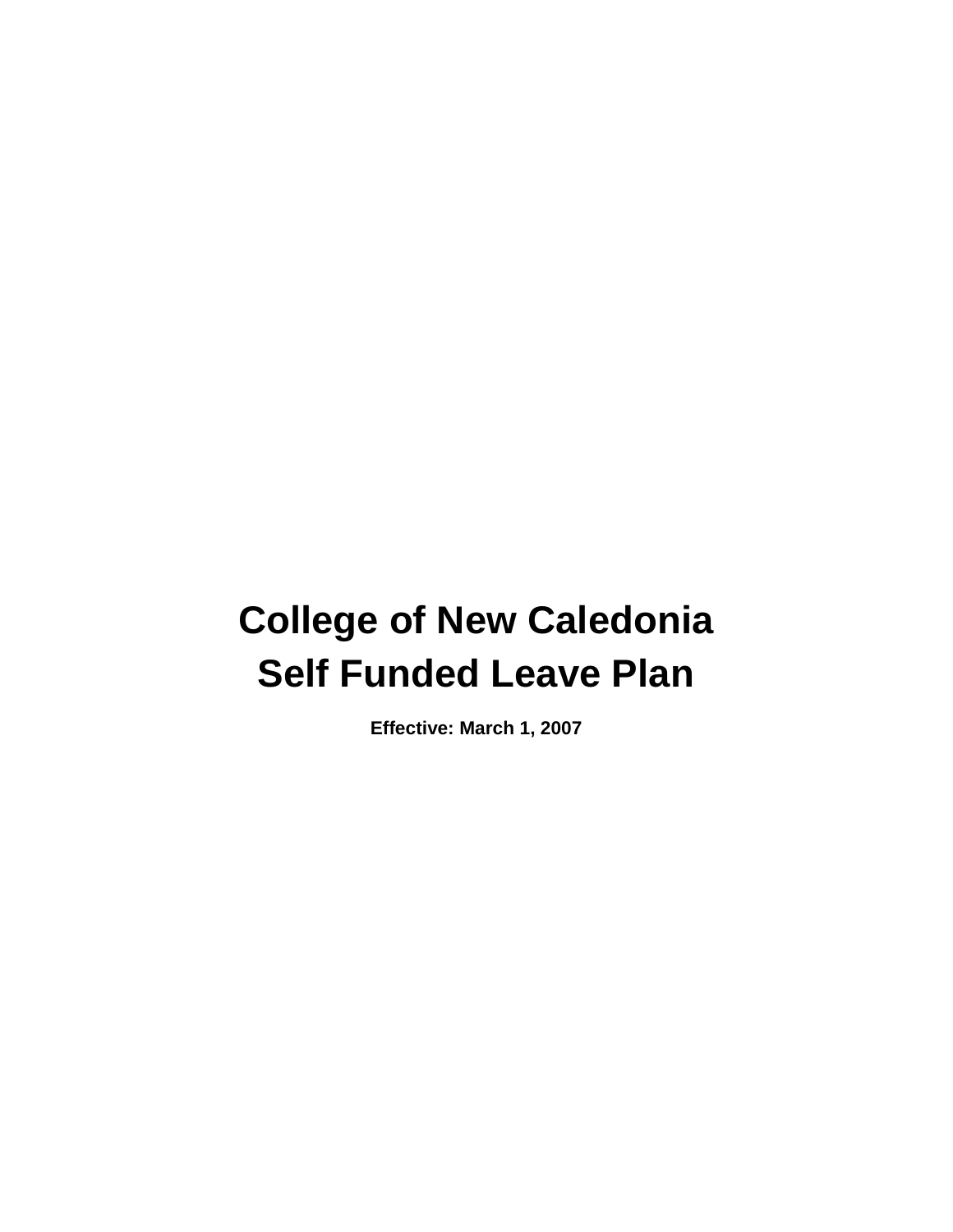# **College of New Caledonia Self Funded Leave Plan**

(Effective March 2007)

# **Contents**

| Self Funded Leave Plan Memorandum of Agreement                                                      | Schedule "B" |
|-----------------------------------------------------------------------------------------------------|--------------|
| Terms and Conditions of CNC Self Funded Leave Program                                               | Schedule "C" |
| Summary of Statutory Coverage and Employee Contributions During Self<br><b>Funded Leave Program</b> | Appendix "A" |
| Status of Your Benefit & Leave Plans During Self Funded Leave Program                               | Appendix "B" |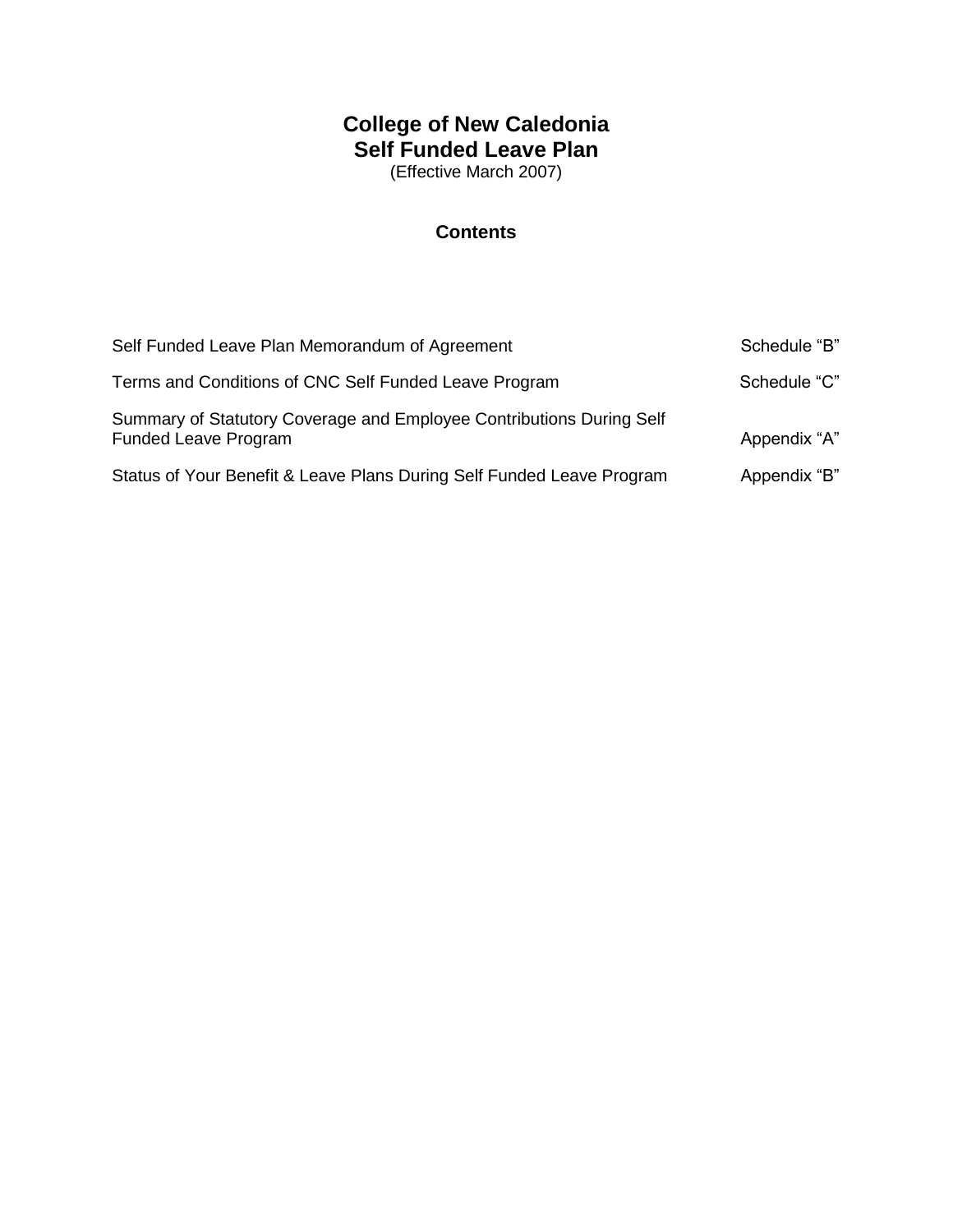## **Schedule "B"**

## **SELF FUNDED LEAVE PLAN MEMORANDUM OF AGREEMENT**

I have read the terms and conditions of the Self Funded Leave Plan and understand same and I agree to participate in the Plan under the following terms and conditions:

#### 1. **Commencement**

My deferrals shall commence \_\_\_\_\_\_\_\_\_\_\_\_\_\_\_\_\_, 20\_\_.

#### 2. **Number of years of Participation**

I shall participate in the Plan for \_\_\_\_ years (not to exceed four (4) years), and my leave of absence shall immediately follow thereafter but subject to the provisions of paragraph 3 below.

#### 3. **Period of Leave**

In accordance with the Plan, I shall take my leave of absence from \_\_\_\_\_\_\_\_\_\_\_\_\_\_, 20\_\_\_ to \_\_\_\_\_\_\_\_\_\_\_\_\_\_\_\_, 20\_\_\_ (not to be less than six (6) consecutive months), but I shall have the right in accordance with the Plan to postpone such leave for up to twelve (12) months and the college shall have the right, in accordance with the Plan, to defer such leave for twelve (12) months.

#### 4. **Funding Leave of Absence**

In accordance with the Plan, I direct the College of New Caledonia to withhold percent (not to exceed thirty-three and one-third (33 1/3%) of my current salary during my participation in the Plan.

I understand that I may, by written notice given to \_\_\_\_\_\_\_\_\_\_\_\_\_\_\_\_ one (1) month prior to in any year, alter the percentage amount for the next or subsequent years.

#### 5. **Return to Employment**

I understand that I must return to employment with the College of New Caledonia for a period of time not less than the period of the leave.

#### 6. **Withdrawal from the Plan**

Only in the case of extenuating circumstances, as described in the Plan, may I withdraw from the Plan.

#### 7. **Benefits on or after Retirement**

This plan **is not** established to provide benefits on or after retirement.

#### 8. **Distribution of Earned Income**

Interest income earned by participants in the Plan is to be declared annually. The eligible financial institution will remit this income to the participant annually and will provide the participant with an appropriate income tax receipt.

| <b>EMPLOYEE NAME:</b>    | SIGNATURE: | DATE: |
|--------------------------|------------|-------|
| AGREED TO BY:            | SIGNATURE: | DATE: |
| (COLLEGE REPRESENTATIVE) |            |       |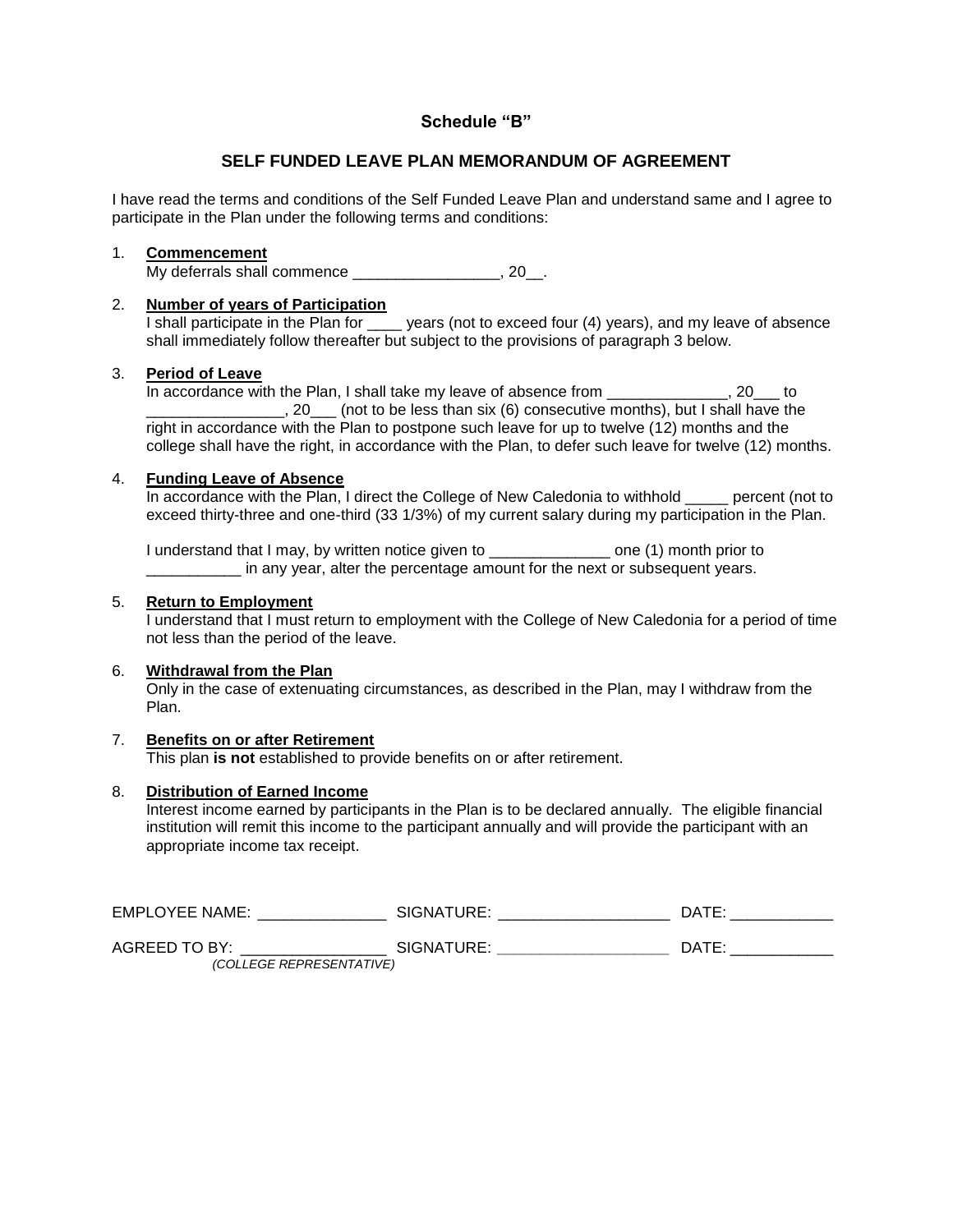# **Schedule "C"**

## **TERMS AND CONDITIONS OF COLLEGE OF NEW CALEDONIA SELF FUNDED LEAVE PROGRAM**

| <b>PURPOSE</b>                       | The purpose of the self funded leave program is to allow employees to defer<br>a portion of their base salary to finance a future leave of absence.                                                  |
|--------------------------------------|------------------------------------------------------------------------------------------------------------------------------------------------------------------------------------------------------|
| <b>DEFINITIONS</b>                   | "BASE SALARY" is the normal semi-monthly salary and shift differential<br>payable by the College of New Caledonia to the Participant.                                                                |
|                                      | "DEFERRED SALARY" is the portion of base salary authorized by the<br>Participant to be deducted and retained by the Plan Administrator on behalf of<br>the employee.                                 |
|                                      | "DEFERRAL PERIOD" is the period that an employee defers a portion of<br>base salary immediately prior to commencing the leave period.                                                                |
|                                      | "LEAVE PERIOD" is the period immediately following the deferral period<br>when an employee is on a leave of absence without pay and drawing her/his<br>deferred funds.                               |
|                                      | "PARTICIPANT" is an eligible employee who has completed an application for<br>participation in the Plan.                                                                                             |
|                                      | "PLAN ADMINISTRATOR" is the financial institution authorized to hold,<br>invest, administer and distribute the deferral funds of the Participants in the<br>program.                                 |
| <b>PLAN</b><br><b>ADMINISTRATION</b> | Employees are permitted to defer a specified percentage (%) of base salary<br>for a specified period which will be paid during a future leave of absence of<br>six months or one year.               |
|                                      | Salary deferred during the deferral period is not subject to income tax until it<br>is paid out during the leave period.                                                                             |
|                                      | The leave of absence must be for a specified period immediately following the<br>deferral period.                                                                                                    |
|                                      | The deferral period and the leave period must begin on the first day of a pay<br>period.                                                                                                             |
| <b>ELIGIBILITY</b>                   | All permanent employees including Part Time Faculty on the Non-Regular<br>Seniority List are eligible to apply.                                                                                      |
| DEFERRAL PERIOD                      | The deferral period cannot exceed five years unless participation in the<br>program is suspended. Refer to the "Suspension from Participation in the<br>Program" section for additional information. |
|                                      | A maximum of 33 1/3% of base salary will be deferred in any one deferral<br>year.                                                                                                                    |
|                                      | All salary increases will be based on what the base salary would have been<br>had the employee not entered the program.                                                                              |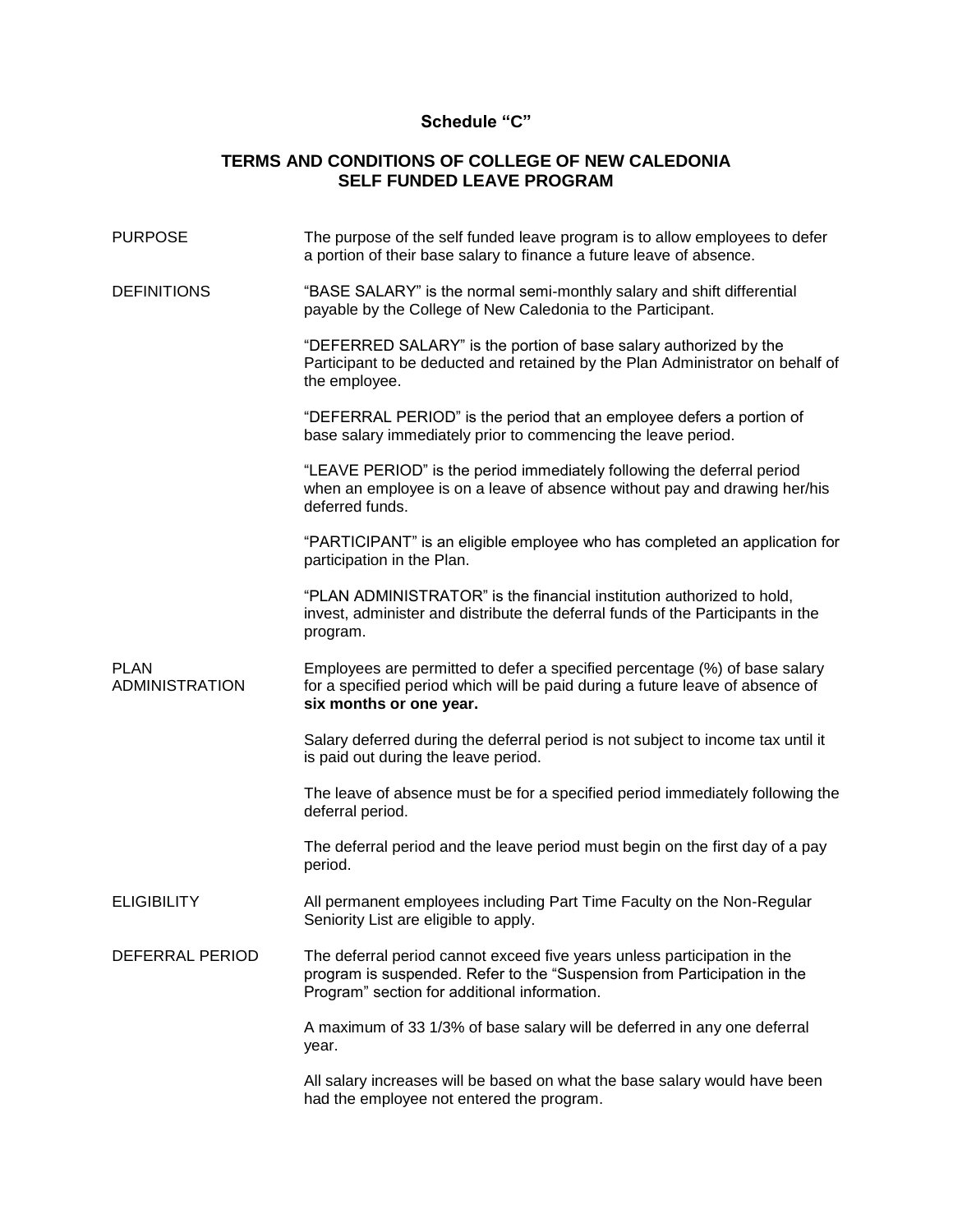| BENEFITS AND OTHER<br><b>DEDUCTIONS</b>                          | The status of group benefit plans, statutory deductions and coverage during<br>the deferral and leave periods is set out in Appendices A and B.<br>Employees should consult with Human Resources to determine their benefit<br>coverage during the leave period and to make arrangement for prepayment of<br>premiums as appropriate.                                                                                                                        |
|------------------------------------------------------------------|--------------------------------------------------------------------------------------------------------------------------------------------------------------------------------------------------------------------------------------------------------------------------------------------------------------------------------------------------------------------------------------------------------------------------------------------------------------|
| <b>TAX IMPLICATIONS</b>                                          | Income tax during the deferral period will be based on your reduced salary.                                                                                                                                                                                                                                                                                                                                                                                  |
|                                                                  | Deferred earnings will accumulate interest which will be paid annually to the<br>Participant by the Plan Administrator minus the annual administration fee. A<br>T5 form will be issued for income tax purposes. The earned interest must be<br>included as part of your taxable income in each year.                                                                                                                                                        |
|                                                                  | In the event of an early approved withdrawal from the program, all deferred<br>amounts and accumulated interest must be paid out in the same calendar<br>year as the withdrawal occurs subject to full income tax deduction and<br>reported as taxable income in the year received. Any other deductions as<br>may be required under the Canada Pension Plan, the Employment Insurance<br>Act and any other applicable legislation will be deducted as well. |
|                                                                  | College of New Caledonia is not responsible for providing tax advice.<br>Employees will be expected to seek advice with respect to tax concerns from<br>Canada Revenue Agency or professional tax consultants.                                                                                                                                                                                                                                               |
| <b>EARLY WITHDRAWAL</b>                                          | In accordance with section 68.01 of the Income Tax Act, regulating leave<br>plans, withdrawals may only be made under extenuating circumstances.<br>Therefore, participating employees may withdraw from the program, with the<br>approval of the Human Resources Director, only under the following<br>circumstances:                                                                                                                                       |
|                                                                  | * extreme financial hardship;<br>* employee is receiving benefits under the Long Term Disability Plan;<br>* employee begins a leave of absence under provisions of the Collective<br>Agreement;<br>* termination of employment;<br>* death of employee.                                                                                                                                                                                                      |
|                                                                  | In the event of an early approved withdrawal from the program; all deferred<br>amounts and accumulated interest must be paid out in the same calendar<br>year as the withdrawal occurs subject to full income tax deduction and<br>reported as taxable income in the year received. Any other deductions as<br>may be required under the Canada Pension Plan, the Employment Insurance<br>Act and any other applicable legislation will be deducted as well. |
|                                                                  | Information regarding arrangements required to withdraw from the program<br>are contained in the "Withdrawing from Program" section.                                                                                                                                                                                                                                                                                                                         |
| <b>SUSPENSION FROM</b><br>PARTICIPATION IN THE<br><b>PROGRAM</b> | Participating employees may suspend participation in the program on one<br>occasion for a period of up to twelve months under the following<br>circumstances:                                                                                                                                                                                                                                                                                                |
|                                                                  | * employee begins a leave of absence under provisions of the Collective<br>Agreement;                                                                                                                                                                                                                                                                                                                                                                        |
|                                                                  | * employee is receiving benefits under the Long Term Disability Plan.                                                                                                                                                                                                                                                                                                                                                                                        |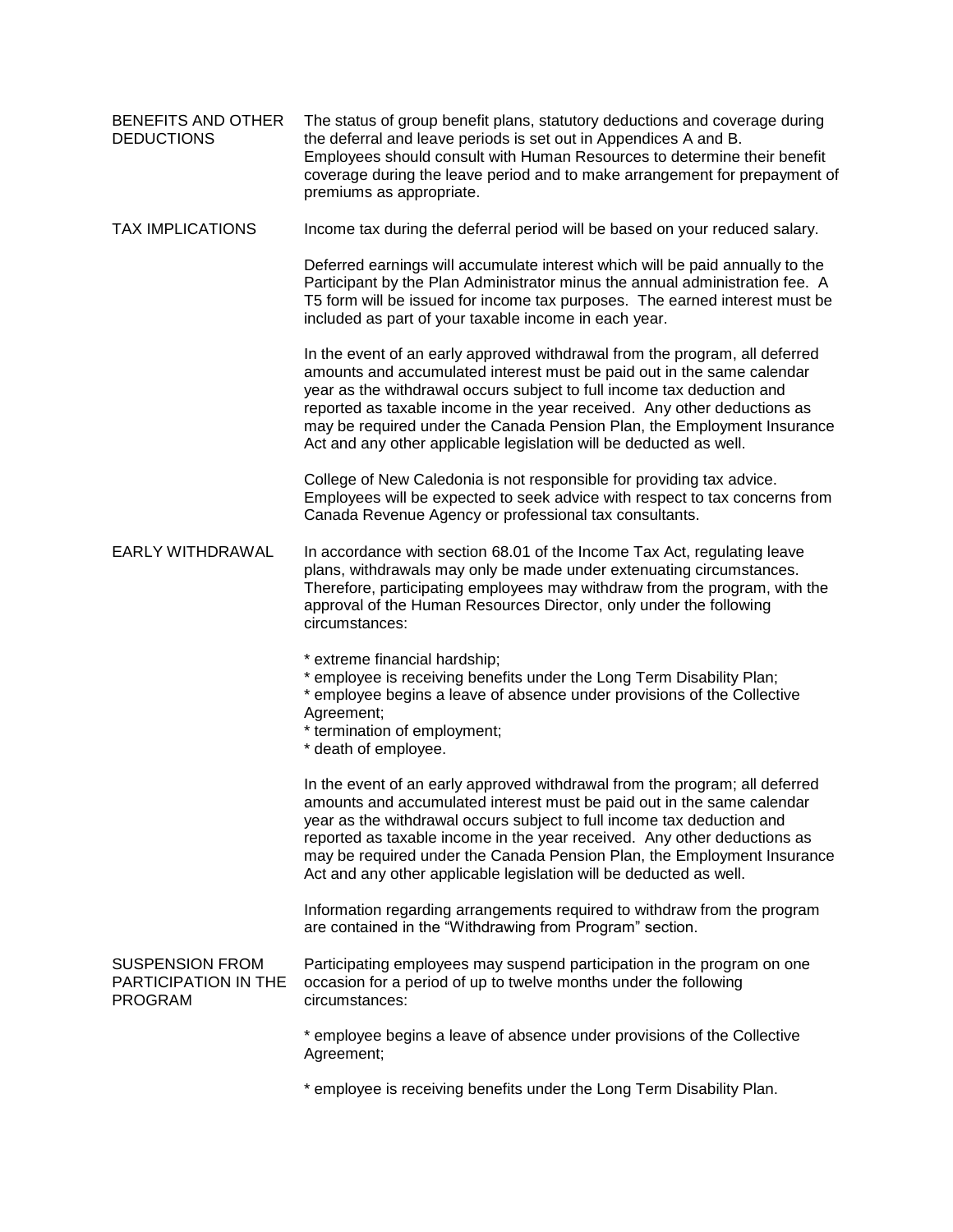|                                                  | The participating employee must give notice of one month stating that he/she<br>wishes to suspend participation in the program. The suspension period must<br>begin the first day of a pay period and end on the last day of a pay period.                                                                                                                                                                                                                                                                                             |  |
|--------------------------------------------------|----------------------------------------------------------------------------------------------------------------------------------------------------------------------------------------------------------------------------------------------------------------------------------------------------------------------------------------------------------------------------------------------------------------------------------------------------------------------------------------------------------------------------------------|--|
| <b>RETURN TO WORK</b>                            | On completion of the Leave of Absence, the employee shall return to duties<br>within the same division he/she had worked prior to the Leave. The<br>employee must return to work for a period not less than the length of the<br>Leave. (Canada Revenue Agency requires that a Participant return to his/her<br>regular employment with the same employer or an employer that participates<br>in the same or similar arrangement after the leave of absence for a period<br>that is not less than the period of the leave of absence.) |  |
| <b>ADMINISTRATION</b><br><b>FEES</b>             | It will be the responsibility of the participating employee to pay any charges<br>levied by the financial institution.                                                                                                                                                                                                                                                                                                                                                                                                                 |  |
| <b>HOW TO APPLY</b>                              | A Schedule "A" Self Funded Leave Plan Memorandum of Agreement is<br>completed, and once authorized it becomes the formal agreement between<br>the employee and the College of New Caledonia specifying the terms and<br>conditions of the program.                                                                                                                                                                                                                                                                                     |  |
|                                                  | The Plan Administrator will provide each Participant with a semi-annual<br>statement showing amounts contributed and interest earned.                                                                                                                                                                                                                                                                                                                                                                                                  |  |
| <b>DEFERRED FUNDS</b><br><b>ADMINISTRATION</b>   | The program is administered by the Plan Administrator.                                                                                                                                                                                                                                                                                                                                                                                                                                                                                 |  |
|                                                  | The portion of your salary that you contribute to the program is deducted<br>through payroll from your semi-monthly salary and deposited with the Plan<br>Administrator.                                                                                                                                                                                                                                                                                                                                                               |  |
|                                                  | Under federal income tax regulations, interest earned on your account cannot<br>remain in the program.                                                                                                                                                                                                                                                                                                                                                                                                                                 |  |
|                                                  | Shortly after the end of each taxation year, the Plan Administrator will issue<br>you a cheque representing the annual interest earned, minus annual<br>administration fees. The Plan Administrator will issue a T5 form for income<br>tax purposes. The earned interest must be included as part of your taxable<br>income in each year.                                                                                                                                                                                              |  |
| <b>SUSPENDING</b><br><b>PARTICIPATION</b>        | An employee wishing to suspend participation in the Plan must put their<br>request in writing. Refer to the "Suspension from Participation in the<br>Program" section regarding circumstances that allow suspension of<br>participation.                                                                                                                                                                                                                                                                                               |  |
| <b>WITHDRAWING FROM</b><br>THE PROGRAM           | An employee wishing to withdraw from the Plan must put their request in<br>writing. Refer to the "Early Withdrawal" section regarding requirements for<br>withdrawing from the program.                                                                                                                                                                                                                                                                                                                                                |  |
| PREPARATION FOR<br>LEAVE                         | Three months prior to the commencement of leave, the employee will confirm<br>their leave start date with the employer in order to initiate the payment of<br>deferred funds.                                                                                                                                                                                                                                                                                                                                                          |  |
| <b>PAYMENT DURING</b><br><b>LEAVE OF ABSENCE</b> | Deferred salary less the required statutory deductions will be paid on a bi-<br>monthly basis by the College of New Caledonia during the period of leave.<br>During the period of leave, the employee cannot receive any salary from the<br>College of New Caledonia other than the amounts deferred.                                                                                                                                                                                                                                  |  |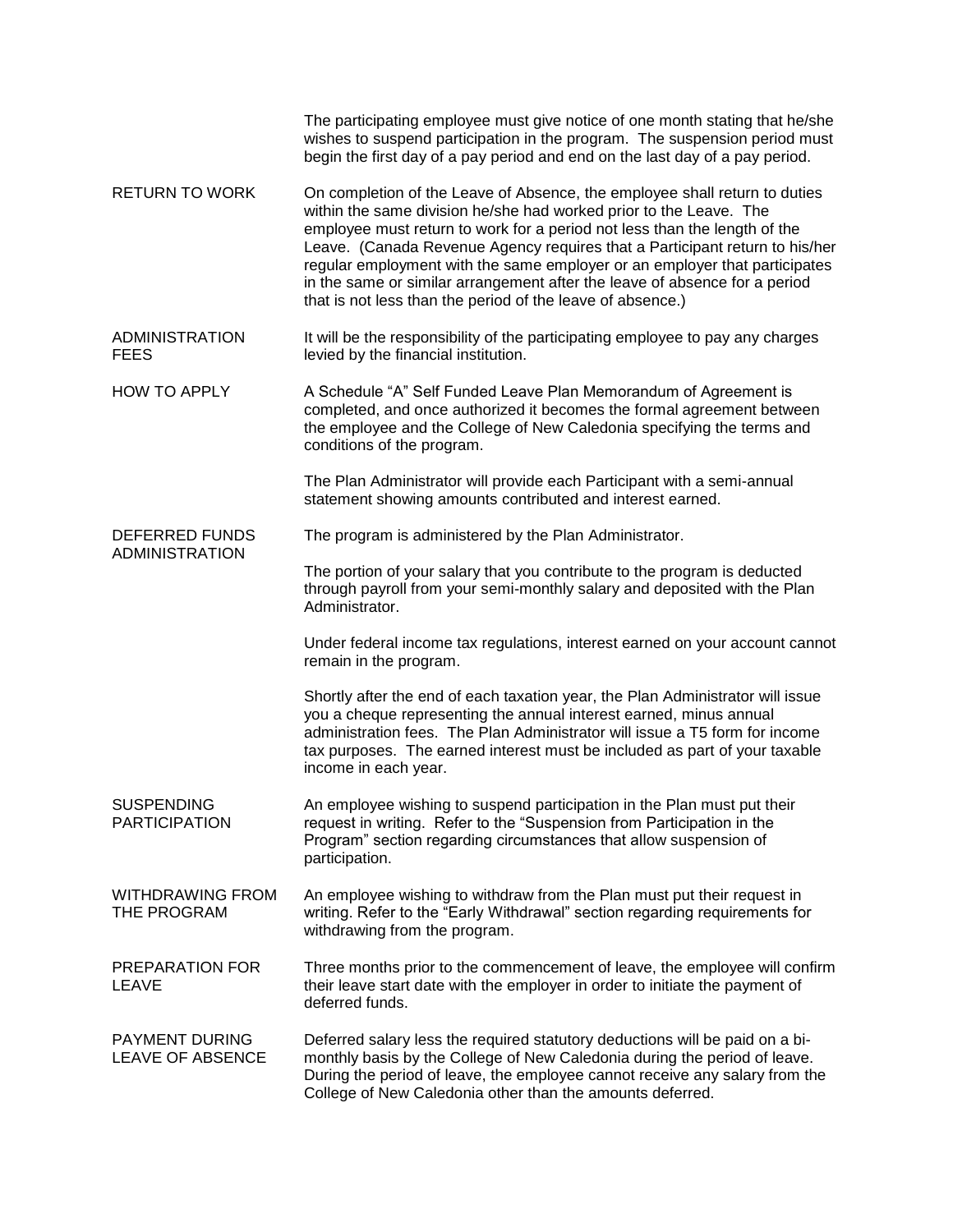# **Appendix "A"**

## **SUMMARY OF STATUTORY COVERAGE AND EMPLOYEE CONTRIBUTIONS DURING SELF FUNDED LEAVE PROGRAM**

| <b>DEDUCTION</b>                 | <b>DEFERRAL PERIOD</b>                                                                                                         | <b>LEAVE PERIOD</b>                                                                                                                                     |
|----------------------------------|--------------------------------------------------------------------------------------------------------------------------------|---------------------------------------------------------------------------------------------------------------------------------------------------------|
| Income Tax                       | Deductions are based on<br>actual salary received.                                                                             | Deductions are based on<br>actual salary received.                                                                                                      |
| Canada Pension Plan              | Contributions and benefits<br>earned will be based on actual<br>salary received.                                               | Contributions and benefits<br>earned will be based on actual<br>salary received.                                                                        |
| <b>Employment Insurance</b>      | Coverage will continue.<br>Contributions will be based on<br>gross salary prior to the<br>deferral deduction.                  | You will not contribute nor be<br>covered during the leave<br>period. Your benefit, on<br>return, will be determined by<br>EI eligibility requirements. |
| <b>Union Dues</b>                | Deductions are based on<br>actual salary received.                                                                             | Deductions are based on<br>actual salary received.                                                                                                      |
| <b>Family Maintenance Orders</b> | Deductions are based on the<br>terms of the Family<br>Maintenance Order<br><b>Enforcement Program Notice</b><br>of Attachment. | Deductions are based on the<br>terms of the Family<br><b>Maintenance Order</b><br><b>Enforcement Program Notice</b><br>of Attachment.                   |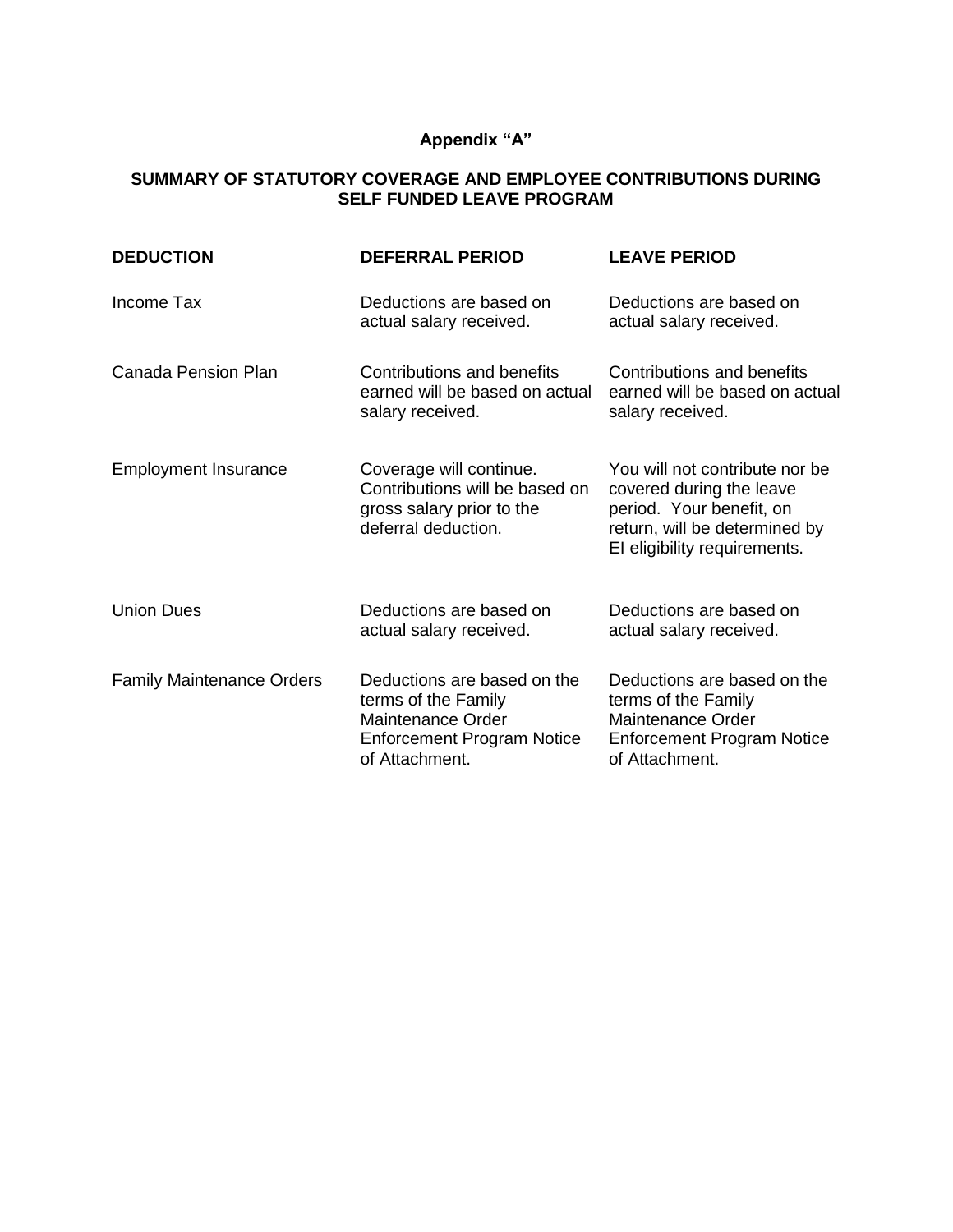## **Appendix "B"**

### **STATUS OF YOUR BENEFIT & LEAVE PLANS DURING SELF FUNDED LEAVE PROGRAM**

The rules governing continuing benefit coverage are based on the rules in the Group Health Policy and Collective Agreements. Please note, the criteria listed below are subject to changes to the Group Health Policy and Collective Agreements.

When going on a self funded leave of absence you can continue benefit coverage, based on your preleave earnings. If you decide not to participate in the group plan during a self funded leave, your benefits under the group plan will terminate and you must satisfy another waiting period upon return to work.

## **HEALTH & WELFARE BENEFITS**

| <b>BENEFIT</b>    |                                                                      | <b>DEFERRAL PERIOD</b>                                                                                                         | <b>LEAVE PERIOD</b>                                                                                                          |
|-------------------|----------------------------------------------------------------------|--------------------------------------------------------------------------------------------------------------------------------|------------------------------------------------------------------------------------------------------------------------------|
|                   |                                                                      |                                                                                                                                |                                                                                                                              |
| <b>MANDATORY</b>  | Short-Term (STD) and Long-Term<br>Disability (LTD)<br>(Faculty only) | Premiums are paid by<br>CNC in accordance with<br>the provisions of the CNC<br>- FA Collective<br>Agreement.                   | Coverage is mandatory.<br>employees are required<br>to maintain STD & LTD<br>coverage and must<br>prepay premiums.           |
|                   | Long-Term Disability<br>(Support & Administrators only)              | Premiums are paid by the<br>employee in accordance<br>with the provisions of the<br><b>PPWC - CNC Collective</b><br>Agreement. | This is a core benefit, if<br>you remain in the plan,<br>you must continue<br>coverage, and you must<br>prepay premiums.     |
| CORE PACKAGE      | <b>Basic Life Insurance</b>                                          | Premiums are paid by<br>CNC in accordance with<br>the provisions of the<br>Collective Agreements.                              | This is a core benefit, if<br>you remain in the plan,<br>you must continue<br>coverage, and you must<br>prepay premiums.     |
|                   | Accidental Death & Dismemberment                                     | Premiums are paid by<br>CNC in accordance with<br>the provisions of the<br>Collective Agreements.                              | This is a core benefit, if<br>you remain in the plan,<br>you must continue<br>coverage, and you must<br>prepay premiums.     |
| SEMI-<br>OPTIONAL | Extended Health Plan & Medical Travel<br><b>Referral Benefit</b>     | Premiums are paid by<br>CNC in accordance with<br>the provisions of the<br>Collective Agreements.                              | If you remain in the plan,<br>coverage is optional if<br>you can show coverage<br>elsewhere and you must<br>prepay premiums. |
| <b>OPTIONAL</b>   | <b>Dental Plan</b>                                                   | Premiums are paid by<br>CNC in accordance with<br>the provisions of the<br>Collective Agreements.                              | If you remain in the plan,<br>coverage is optional and<br>you must prepay<br>premiums.                                       |